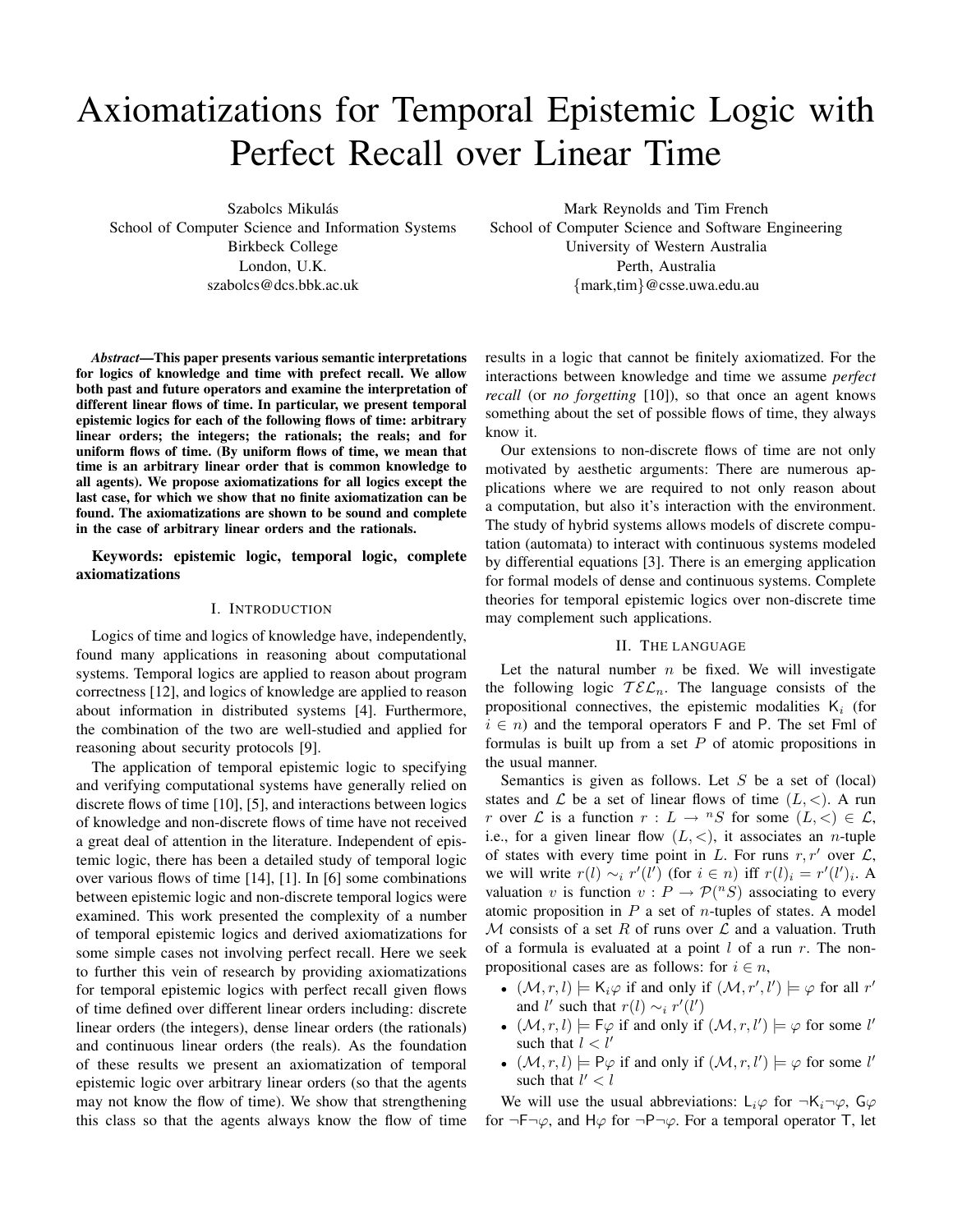T' denote its "weak" version (defined by  $\leq$  instead of  $\lt$ ), e.g., P' $\varphi$  is defined as P $\varphi \vee \varphi$ .

### *Perfect recall*

The logic of *perfect recall* is defined by the following semantical condition: for all  $i \in n$ ,

if 
$$
r(l) \sim_i r'(l')
$$
 and  $k < l$ , then there is  $k' \leq l'$  with  $r(k) \sim_i r'(k')$ .

Let  $\mathcal{TEL}_{n}^{pr}$  denote the logic  $\mathcal{TEL}_{n}$  satisfying the additional condition of perfect recall.

This simple definition for perfect recall is very intuitive in the case where all agents knowledge is synchronized (that is, for all runs r, for all distinct points x and y,  $r(x) \nless i r(y)$ , see [4]). However, here we do not restrict the models to be synchronized and this can lead to some unintuitive models. For example, consider the model consisting of a single run over the integers, and a single agent such that for all  $x, y \in \mathbb{Z}$ ,  $r(x) \sim r(y)$  if and only if x and y have the same parity. Such an agent is unable to distinguish between the past, present and future, which seems contrary to notion of perfect recall.

From the perspective of logic we are mostly interested in the properties that we are able to express using formulae, rather than anomalous classes of models. Some interesting examples of such properties are:

1) An agent cannot distinguish between a single point in one run and an infinite set of points (an interval) in another run. Only in such a case would the following formula be satisfied:

$$
\mathsf{K}_i x \wedge \mathsf{H}\mathsf{K}_i \neg x \wedge \mathsf{L}_i (x \wedge \mathsf{P} x)
$$

Here the agent knows  $x$  is true, and previously knew  $x$  had never been true. However, the agent is unsure whether this is the first instance which  $x$  has been true. By the perfect recall axiom, in all related runs, all past moments where  $x$  was true must be indistinguishable to the agent from the current state.

2) An agent does not know whether time has an end.

$$
\mathsf{L}_i\mathsf{GFT}\wedge \mathsf{L}_i\mathsf{FG}\bot
$$

Here, an agent considers two runs possible: one with a final point and one without.

3) An agent may not recognize a final point in time:

$$
\mathsf{G} \bot \land \mathsf{L}_i \mathsf{GFT}
$$

This is perhaps a little more challenging. Should an agent recognize when there is no next moment of time? This may vary with context, but from an applications point of view we could imagine an agent monitoring traffic on a communications channel, where the agent is unable to distinguish between no data being transmitted (but the channel silently persisting) the channel closing (a final point in time).

#### *Flows of Time*

All logics we examine satisfy the perfect recall constraint and we define different logics by varying the flows of time  $(L, <)$ . Recall a linear flow of time  $(L, <)$  is defined such that  $L$  is any non-empty set, and  $\langle$  is a transitive, irreflexive and anti-symmetric relation such that for all  $x, y \in L$ , either  $x = y$ ,  $x < y$  or  $y < x$ . Particularly we consider:

- 1) *General Linear Flows:*  $\mathcal{TEL}_n^{pr}$  refers to the case where each run may be any linear flow of time.
- 2) Uniform Linear Flows:  $\mathcal{U} \mathcal{I} \mathcal{E} \mathcal{L}_n^{pr}$  refers to the logic where every run in the model must be over the *same* flow of time. However, there are no restrictions on what that linear flow of time may be.
- 3) *The Integers:*  $\mathcal{Z} \mathcal{I} \mathcal{E} \mathcal{L}_n^{pr}$  refers to the logic where every run in the a model must be over the integers, Z.
- 4) *The Rationals:*  $Q \mathcal{TEL}_n^{pr}$  refers to the logic where every run in the a model must be over the rational numbers, Q.
- 5) *The Reals:*  $\mathcal{R} \mathcal{T} \mathcal{E} \mathcal{L}_n^{pr}$  refers to the logic where every run in the a model must be over the integers, R.

#### III. COMPLETENESS

We will give a finite Hilbert-style axiomatization for  $\mathcal{TEL}^{pr}_{n}$ .

*THEOREM 1:*  $\mathcal{TEL}_n^{pr}$  is finitely axiomatizable.

*Proof:* The axioms are as follows. Besides the axioms for propositional logic, we have the

- axioms for epistemic logic (stating that every  $K_i$  is an  $S5$ modality)
- axioms for linear temporal logic (for strict F and P) (see for example [8], Chapter 6).
- $K_i\varphi \to G'K_iP'K_i\varphi$  (perfect recall axiom, PR).

PR says that if agent i knows  $\varphi$ , then agent i will always know that once (s)he knew  $\varphi$ . Rules of inference are Modus Ponens and Universal Generalization. We refer to the axiom system as  $\text{TEL}_n^{pr}$ .

First let us note that the above calculus is sound w.r.t.  $\mathcal{TEL}_{n}^{pr}$ . We just check the validity of PR. Assume that  $(M, r, k) \models K_i \varphi$  and that  $k < l$ . We have to show that  $(\mathcal{M}, r, l) \models K_i P' K_i \varphi$ . So let r' and l' be such that  $r(l) \sim_i$  $r'(l')$ . We need  $(\mathcal{M}, r', l') \models P'K_i\varphi$ . By the perfect recall condition, there is  $k' \leq l'$  with  $r(k) \sim_i r'(k')$ . Hence we have  $(\mathcal{M}, r', k') \models K_i \varphi$ , whence  $(\mathcal{M}, r', l') \models P'K_i \varphi$  follows.

To show completeness, assume that  $\chi$  is a consistent formula. We will construct a model satisfying  $\chi$  in a step-by-step manner by "curing defects". By a *partial model* M we mean a subset M of  $N \times \mathbb{Q}$  together with a function  $f^{\mathcal{M}}$  associating a maximal consistent set of formulas (mcs, for short) with every element of M, and with n equivalence relations  $\sim_i^{\mathcal{M}}$  ( $i \in n$ ) such that

- 1)  $(x, y) \sim_i^{\mathcal{M}} (x', y')$  implies that  $f^{\mathcal{M}}(x, y)$  and  $f^{\mathcal{M}}(x', y')$  contain the same  $\mathsf{K}_i\varphi$  formulas,
- 2)  $(x, y), (x, y') \in M$ ,  $y < y'$  and  $\mathsf{G}\varphi \in f^{\mathcal{M}}(x, y)$  imply  $\varphi \in f^{\mathcal{M}}(x, y'),$
- 3) the mirror image of 2 for H.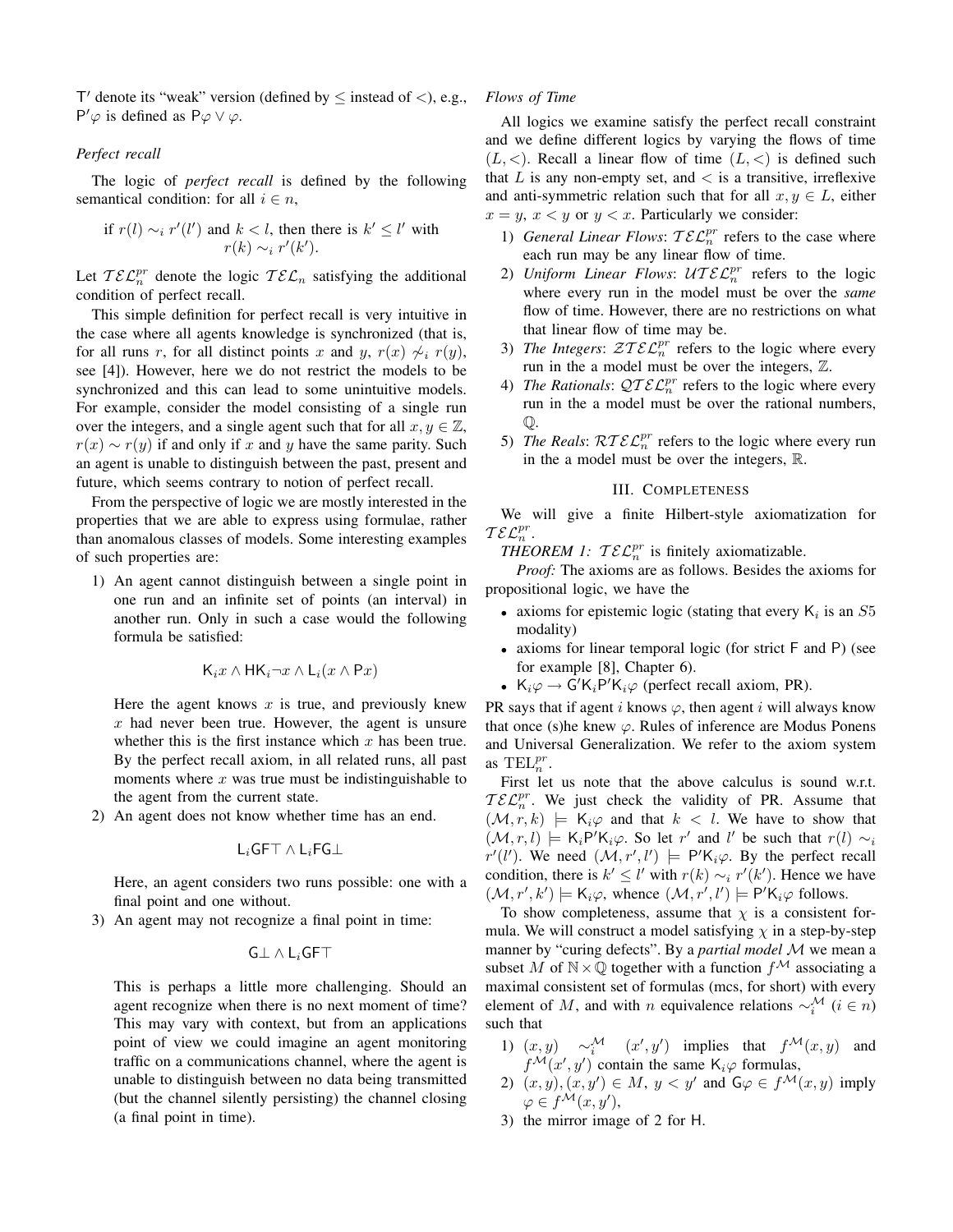We will define four types of defect of a partial model M. Let  $(x, y), (x', y') \in M$  and  $\varphi$  be a formula (in the language of  $\chi$ ) such that  $\varphi \in f^{\mathcal{M}}(x, y)$ .

## Future defect:

 $\varphi$  has the form  $F\psi$ , and there is no  $(x, y') \in M$  such that  $y < y'$  and  $\varphi \in f^{\mathcal{M}}(x, y')$ .

Past defect:

the mirror image for P.

Epistemic defect:

 $\varphi$  has the form  $L_i\psi$ , and there is no  $(x', y') \in M$ such that  $(x, y) \sim_i^{\mathcal{M}} (x', y')$  and  $\varphi \in f^{\mathcal{M}}(x', y')$ .

# Perfect recall defect:

 $(x, y) \sim_i^{\mathcal{M}} (x', y')$  and  $z < y$  such that  $(x, z) \in M$ but there is no  $z' \leq y'$  such that  $(x, z) \sim_i^{\mathcal{M}} (x', z')$ .

Given a countable partial model, there are at most countably many defects. For a structure  $X \times Y$ , d is a potential defect if there is a partial model on some  $M \subseteq X \times Y$  such that d is a defect. Again, it is not difficult to see that if  $X$  and  $Y$ are countable, then there are at most countably many potential defects. Thus we can assume that the potential defects of  $N \times \mathbb{Q}$ are enumerated:  $D = (d_0, d_1, \dots)$ .

Let  $\sigma$  be a fair scheduling function of all potential defects of  $\mathbb{N} \times \mathbb{Q}$ . That is,  $\sigma : \omega \to D$  such that, for every k and  $d \in D$ , there is  $l > k$  such that  $\sigma(l) = d$ .

We will define the required model for  $\chi$  by induction. Assume the following induction hypothesis:

Induction hypothesis: In each step of the construction, we have defined a finite partial model based on a substructure of  $\mathbb{N} \times \mathbb{Q}$ .

**Base step** 0: Let X be an arbitrary mcs such that  $\chi \in X$ . The partial model  $\mathcal{M}_0$  has universe  $\{(0,0)\}\,$ ,  $f^{\mathcal{M}_0}(0,0) = X$ and, for every  $i, \sim_i^{\mathcal{M}_0} = \{((0,0), (0,0))\}.$ 

**Inductive step**  $k + 1$ : Let the finite partial model defined so far be  $\mathcal{M}_k$  based on the structure  $M_k \subseteq N_k \times Q_k$ , where  $N_k \subset \mathbb{N}$  and  $Q_k \subset \mathbb{Q}$ . Let  $\sigma(k) = d$ . If d is not a defect of  $\mathcal{M}_k$ , then we define  $\mathcal{M}_{k+1} = \mathcal{M}_k$ . If d is a defect of  $\mathcal{M}_k$ , then we consider the following cases according to the type of the defect.

#### Future defect:

We have 
$$
(x, y) \in M_k
$$
 such that  $F\psi \in f^{\mathcal{M}_k}(x, y) = Y$  and, for all  $y' > y$ ,  $\psi \notin f^{\mathcal{M}_k}(x, y')$ .

By linear temporal logic we can create a witness. First assume that for all  $y' > y$ ,  $F\psi \in f^{\mathcal{M}_k}(x, y')$ . Let z be the largest number such that  $(x, z) \in M_k$ , z' be  $z + 1$  and Y' be a mcs containing  $\{\varphi : G\varphi \in f^{\mathcal{M}_k}(x,z)\} \cup \{\psi\}.$ 

Otherwise let  $z$  be the greatest rational number w.r.t. the following conditions:

- $(x, z) \in M_k$ ,
- $F\psi \in f^{\mathcal{M}_k}(x,z)$ .

Let  $Z = \{ \varphi : \mathsf{G} \varphi \in f^{\mathcal{M}_k}(x, z) \}, Z' = \{ \rho : \mathsf{H} \rho \in$  $f^{\mathcal{M}_k}(x, y')$  for some  $y' > z$  and Y' be a mcs containing  $Z \cup Z' \cup \{\psi\}$ . We let z' be a rational number greater than z but smaller than any of  $\{u : (x, u) \in M_k, z < u\}.$ 



Fig. 1. Curing PR-defect

In both cases the new partial model  $\mathcal{M}_{k+1}$  is defined by expanding  $\mathcal{M}_k$  as  $M_{k+1} = M_k \cup \{(x, z')\}, f^{\mathcal{M}_{k+1}}(x, z') =$ *Y*<sup>*i*</sup> and  $\sim_i^{M_{k+1}} = \sim_i^{M_k} \cup \{((x, z'), (x, z'))\}$  for *i* ∈ *n*.

Using temporal reasoning, it is easy to check that  $\mathcal{M}_{k+1}$  is a partial model.

#### Past defect:

This case is completely analogous to the previous one, and we omit the details.

#### Epistemic defect:

 $\mathsf{L}_{i}\psi \in f^{\mathcal{M}_{k}}(x,y) = Y$ , and there is no  $(x', y') \in M_{k}$ such that  $(x, y) \sim_i^{\mathcal{M}_k} (x', y')$  and  $\psi \in f^{\mathcal{M}_k}(x', y')$ .

We use epistemic logic to create a witness. By epistemic (in fact, normal modal logic) reasoning, the set  $Y' = \{K_i\varphi : S_i\}$  $K_i\varphi \in Y$   $\cup$   $\{\psi\}$  is consistent. Let z be the smallest element of N such that  $z \notin N_k$ . We define  $\mathcal{M}_{k+1}$  as the following expansion of  $\mathcal{M}_k$ : let  $M_{k+1} = M_k \cup \{(z, y)\}\)$ , label  $(z, y)$  with a mcs  $Z \supseteq Y'$  and let  $\sim_i^{\mathcal{M}_{k+1}} \supseteq \sim_i^{\mathcal{M}_k}$  be the smallest equivalence relation containing  $((x, y), (z, y))$ , while  $\sim_j^{\mathcal{M}_{k+1}} = \sim_j^{\mathcal{M}_k} \cup \{((z, y), (z, y))\}$  for  $j \neq i$ .

Since  $K_i$  is an S5 modality,  $\mathcal{M}_{k+1}$  is a partial model.

#### Perfect recall defect:

We have 
$$
(x, y) \sim_i^{\mathcal{M}_k} (x', y')
$$
, and  $z < y$  such that  $(x, z) \in M_k$ , but there is no  $z' \leq y'$  such that  $(x, z) \sim_i^{\mathcal{M}_k} (x', z')$ .

We use the perfect recall axiom and temporal reasoning to create a witness, see Figure 1.

We have to find a mcs Y' such that Y' and  $Y = f^{\mathcal{M}_k}(x, z)$ agree on  $K_i$ -formulas, and place  $Y'$  in the finite linear order in which  $(x', y')$  occurs. Let us consider this linear order  $(x', y_0) < \cdots < (x', y_j)$ ; then  $y' = y_l$  for some  $l \leq j$ . Let us denote  $f^{\mathcal{M}_k}(x', y_p)$  by  $Y_p$   $(0 \le p \le l)$ .

Our aim is to show that one of the following sets of formulas is consistent.

$$
\Phi^0: \quad \{\varphi : H\varphi \in Y_l\} \cup \{\varphi : H\varphi \in Y_{l-1}\} \cup \cdots \cup \{\varphi : H\varphi \in Y_1\} \cup \{\varphi : H\varphi \in Y_0\} \cup \{K_i\varphi : K_i\varphi \in Y\}
$$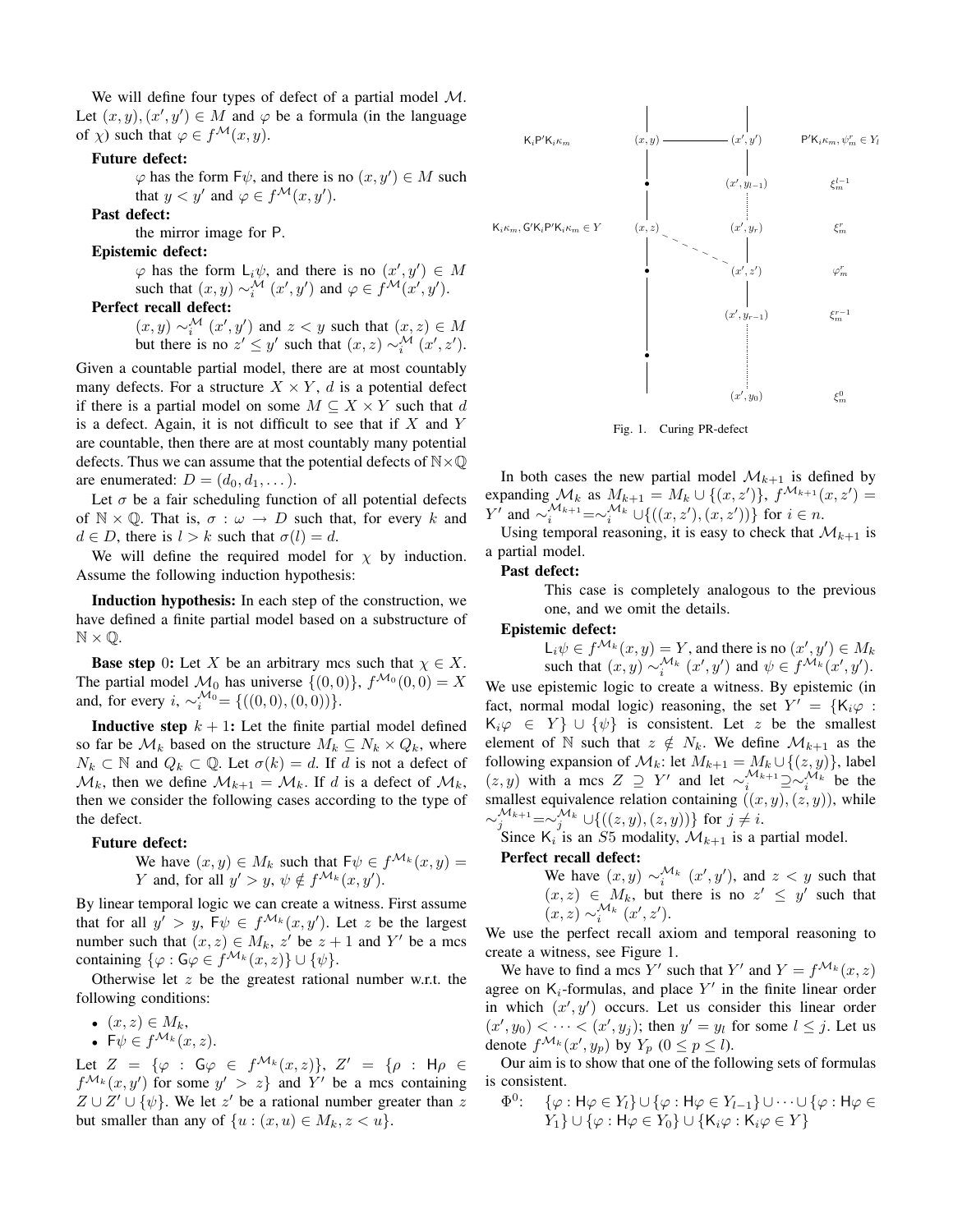$$
\Phi^1: \quad \{\varphi : H\varphi \in Y_l\} \cup \{\varphi : H\varphi \in Y_{l-1}\} \cup \cdots \cup \{\varphi : H\varphi \in Y_1\} \cup \{K_i\varphi : K_i\varphi \in Y\} \cup \{\varphi : G\varphi \in Y_0\}
$$

$$
\overrightarrow{\Phi'}:\quad \{\varphi:\mathsf{H}\varphi\in Y_l\}\cup\{\mathsf{K}_i\varphi:\mathsf{K}_i\varphi\in Y\}\cup\{\varphi:\mathsf{G}\varphi\in Y_{l-1}\}\cup\cdots\cup\{\varphi:\mathsf{H}\varphi\in Y_1\}\cup\{\varphi:\mathsf{H}\varphi\in Y_0\}
$$

Let  $(K_i\varphi_0, \ldots, K_i\varphi_m, \ldots)$  be an enumeration of all the formulas of form  $K_i\varphi$  in Y, and define  $\kappa_m = \bigwedge \{K_i\varphi_p : p \leq m\}.$ Clearly  $K_i \kappa_m \leftrightarrow \kappa_m$ , whence  $K_i \kappa_m \in Y$ . Thus, by the perfect recall axiom,  $G'K_iP'K_i\kappa_m \in Y$ . Since we have a partial model, we get  $P'K_i \kappa_m \in Y_l$ . By epistemic reasoning,  $P' \kappa_m \in Y_l$ . By our assumption  $\kappa_m \notin Y_l$  for a large enough m, whence  $P\kappa_m \in Y_l$ .

For every  $p \leq l$ , let us enumerate  $(\varphi_0^p, \varphi_1^p, \dots)$  the formulas in  $Y_p$ , and define  $\xi_m^p = \bigwedge \{\varphi_q^p : q \leq m\}$ . Similarly we define  $\gamma_m^p$  for G-formulas in  $Y_p$  and  $\chi_m^p$  for H-formulas in  $Y_p$ .

For every m consider the formula  $\psi_m$ :

$$
\mathsf{P}\kappa_m \wedge \xi_m^l \wedge \mathsf{P}(\xi_m^{l-1} \wedge \mathsf{P}(\xi_m^{l-2} \wedge \cdots \wedge \mathsf{P}(\xi_m^1 \wedge \mathsf{P}\xi_m^0) \dots)).
$$

Since  $\mathcal{M}_k$  is a partial model,  $\psi_m \in Y_l$ , i.e.,  $\psi_m$  is consistent. By our assumption that none of the  $Y_p$  is the right witness, for a big enough  $m, \neg \kappa_m \in Y_p$  for every  $0 \le p \le l$ , i.e.,  $\kappa_m \wedge \xi_m^p$ is inconsistent. Then, by temporal reasoning, at least one of the following formulas  $\psi_m^p$   $(0 \le p \le l)$  is consistent.

$$
\psi_m^0: \xi_m^l \wedge P(\xi_m^{l-1} \wedge P(\cdots \wedge P(\xi_m^1 \wedge P(\xi_m^0 \wedge P\kappa_m))\cdots))
$$
  
\n
$$
\psi_m^1: \xi_m^l \wedge P(\xi_m^{l-1} \wedge P(\cdots \wedge P(\xi_m^1 \wedge P(\kappa_m \wedge P\xi_m^0))\cdots))
$$
  
\n...  
\n
$$
\psi_m^l: \xi_m^l \wedge P(\kappa_m \wedge P(\xi_m^{l-1} \wedge \cdots \wedge P(\xi_m^1 \wedge P\xi_m^0)\cdots))
$$

As  $m$  grows, for at least one fixed  $p$ , say  $r$ , infinitely many formulas  $\psi_m^r$  are consistent. Observe that  $\psi_{m'}^p \to \psi_m^p$  for  $m' >$ m, whence  $\psi_m^r$  is consistent for every m. Next consider the following formulas  $\varphi_m^p$ .

$$
\varphi_m^0: \quad \chi_m^l \wedge \chi_m^{l-1} \wedge \cdots \wedge \chi_m^1 \wedge \chi_m^0 \wedge \kappa_m \n\varphi_n^1: \quad \chi_m^l \wedge \chi_m^{l-1} \wedge \cdots \wedge \chi_m^1 \wedge \kappa_m \wedge \gamma_m^0 \n\cdots \n\varphi_m^l: \quad \chi_m^l \wedge \kappa_m \wedge \gamma_m^{l-1} \wedge \cdots \wedge \gamma_m^1 \wedge \gamma_m^0
$$

If  $\varphi_m^p$  is inconsistent, then so is the formula  $\psi_{m'}^p$  for a big enough m' (by temporal reasoning). Thus  $\varphi_m^r$  must be consistent for all m. It follows that  $\Phi^r$  is consistent.

Then there is a mcs  $Z$  containing  $\Phi^r$ . This is the required witness, since we can insert a point  $(x', z')$  into the linear order  $(x', y_0) < \cdots < (x', y_l)$  below  $(x', y_r)$  (and above  $(x', y_{r-1})$ ) if this exists). (Again we use the density of rational numbers here.)

Then the partial model  $\mathcal{M}_{k+1}$  is defined by adding  $(x', z')$ to  $M_k$ , labelling it with  $Z$ , and taking a minimal extension of  $\sim_i^{\mathcal{M}_k}$  so that  $(x, z) \sim_i^{\mathcal{M}_{k+1}} (x', z')$  (again  $\sim_j^{\mathcal{M}_{k+1}} = \sim_j^{\mathcal{M}_k}$  $\cup \{((x', z'), (x', z'))\}$  for  $j \neq i$ ).

**Limit step:** We take the union M of  $\mathcal{M}_k$  ( $k \in \mathbb{N}$ ). Clearly  $M$  is a partial model. Furthermore, the fair scheduling policy guarantees that it does not contain any defect (once a defect has been cured it cannot reoccur). Thus  $M$  is a partial model of  $\chi$  without defects. From M we can define a model N for  $\chi$ as follows. Let us replace every element  $m = (x, y)$  of M by an *n*-tuple  $h(m) = (m_0, m_1, \ldots, m_{n-1})$  such that  $h(m)_i =$  $h(m')$ <sub>i</sub> iff  $m \sim_i m'$  in M. We define  $h(m) < h(m')$  iff



Fig. 2. Frames  $\mathfrak{F}_k$  and  $\mathfrak{F}_{k+1}$ 

 $m < m'$ . The valuation v is determined by the labels in M:  $h(m) \in v(p)$  iff  $p \in f^{\mathcal{M}}(m)$ . It is routine to check that N indeed satisfies  $\chi$ .

*REMARK 1:* The reader might wonder why we are not using the canonical model to satisfy  $\chi$ . By Sahlqvist's Correspondence and Completeness Theorems (see [2, Theorem 3.54 and Theorem 4.42]) the canonical model satisfies the frame conditions corresponding to our axioms  $\langle \, \cdot \, \rangle$  is a transitive, non-branching relation,  $\sim$ <sub>i</sub>s are equivalence relations and the confluence property of perfect recall holds) and  $\chi$ . But it is not obvious to us how to turn the canonical model to a model based on tuples of states and runs. Furthermore, our hope is that modifications of the step-by-step construction above might work for special cases (like the reals).

#### IV. THE UNIFORM CASE

We start with showing that  $\mathcal{U}\mathcal{T}\mathcal{E}\mathcal{L}_n$  is not finitely axiomatizable in general. This is in contrast to pure temporal logic where the logic of linear flows is finitely axiomatizable. Later we will see that in specific cases (such as the rationals) uniformity can be achieved.

We prove the theorem below by exploiting the relationship between modal logic and algebraic languages. See [2] (Chapter 5) for a good general overview of this relationship.

*THEOREM 2:* The uniform version of temporal epistemic logic  $\mathcal{U} \mathcal{I} \mathcal{E} \mathcal{L}_n$  is not finitely axiomatizable, even for a single agent  $(n = 1)$ .

*Proof:* We will prove the theorem by showing that the equational theory of the complex algebras of the frames of  $UTEL_n$  is not finitely axiomatizable in first-order logic.

For every positive integer k, we let  $L_k = (k, <)$ , i.e., the linear flow of time with length  $k - 1$ . We define the frame  $\mathfrak{F}_k$ consisting of two disjoint runs, one on  $L_{k+1}$  and one on  $L_{k+2}$ . Thus we can identify these runs with the corresponding flows of time. The relation  $\sim_i$  is defined as  $(k+1\,\forall k+2) \times (k+1\,\forall k)$  $k + 2$ ) where  $\oplus$  denotes disjoint union. That is, there are two flows of time, with length k and  $k + 1$ , respectively, and the universal relation  $\sim_i$  to interpret the *i*th agent's knowledge. Sometimes we will denote the runs  $L_{k+1}$  and  $L_{k+2}$  of  $\mathfrak{F}_k$  by  $F_k^0$  and  $F_k^1$ , respectively. (See Figure 2).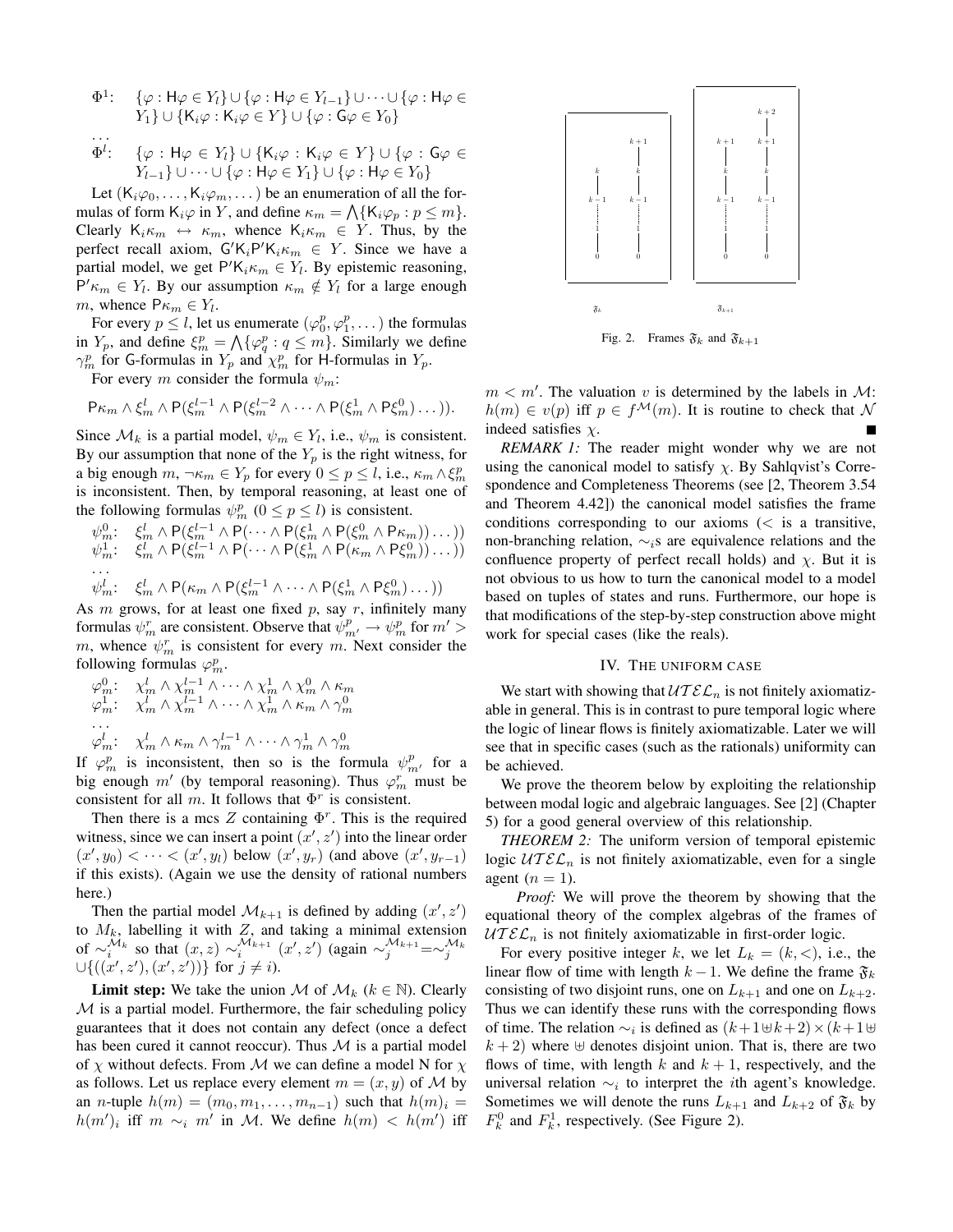Let  $\mathfrak{Cm}(\mathfrak{F})$  denote the (full) complex algebra of the frame  $\mathfrak{F}$ . Hence  $\mathfrak{Cm}(\mathfrak{F}_k)$  has universe  $\mathcal{P}(k+1\oplus k+2)$  and operations ∩,  $\sim$  and  $o_{\Delta}$  for every modal/temporal connective  $\Delta$ :

$$
o_{\Delta}(X) = \{ y \in k + 1 \oplus k + 2 : yR_{\Delta}x \text{ for some } x \in X \}
$$

where  $R_{\Delta}$  is the accessibility relation defining  $\Delta$ .

Let V denote the variety generated by all  $\mathfrak{Em}(\mathfrak{F})$  where  $\mathfrak{F}$ is a frame of  $\mathcal{U} \mathcal{I} \mathcal{E} \mathcal{L}_n$ . Recall from basic modal logic that the validities of  $\mathcal{U} \mathcal{I} \mathcal{E} \mathcal{L}_n$  and the valid equations of V correspond to each other in the following sense:

$$
\mathfrak{F}\models\varphi\leftrightarrow\psi\Longleftrightarrow\mathfrak{Cm}(\mathfrak{F})\models\varphi=\psi
$$

and thus

$$
\mathcal{U} \mathcal{I} \mathcal{E} \mathcal{L}_n \models \varphi \leftrightarrow \psi \Longleftrightarrow V \models \varphi = \psi.
$$

To prove that V is not finitely axiomatizable in first-order logic it is enough to show that its complement is not closed under ultraproducts. This is done in the following two lemmas.

*LEMMA 1:* For every k,  $\mathfrak{Cm}(\mathfrak{F}_k)$  is not in V.

*Proof:* Let  $\varphi_k$  be the formula expressing that time is k long:

$$
\mathsf{H}(\mathsf{H}\bot \to \mathsf{F}^k(\top \wedge \mathsf{G}\bot))
$$

and consider  $\psi_k = \varphi_k \to \mathsf{K} \varphi_k$ . Note that  $\psi_k$  is valid formula of  $UTEL_n$ , since all runs in a frame have the same length. On the other hand,  $\mathfrak{F}_k \not\models \psi_k$ . Thus  $\mathfrak{Cm}(\mathfrak{F}_k) \not\models \psi_k = \top$ , whence  $\mathfrak{Cm}(\mathfrak{F}_k)$  is not in V.

*LEMMA 2:* Any non-principal ultraproduct  $\mathfrak{A}$  of  $\mathfrak{Cm}(\mathfrak{F}_k)$  is in V.

*Proof:* Let  $\mathfrak{F}$  be the ultraproduct of the frames  $\mathfrak{F}_k$  over a non-principal ultrafilter  $U$ , and denote its complex algebra  $\mathfrak{Cm}(\mathfrak{F})$  by  $\mathfrak{B}$ . Then the lemma follows by

1)  $\mathfrak{B}$  is in  $V$ ,

2)  $\mathfrak A$  can be embedded into  $\mathfrak B$ .

For 1 observe that  $\mathfrak{F}$  has two isomorphic (uncountable) linear flows of time, i.e., it is a frame of the logic. Indeed, one can define the isomorphism by "shifting" (an equivalence class of) a sequence by one to the right. In more detail, let  $\bar{x}$  be an element of the ultraproduct of frames and  $x$  be such that  $\bar{x} = x/\mathcal{U}$  and  $\{i : x_i \in F_i^1\} \in \mathcal{U}$ , i.e.,  $\bar{x}$  is an element of the ultraproduct such that it is defined by a sequence of elements from the runs  $F_i^1$ . Since  $F_i^1 = F_{i+1}^0 = (i + 2, <)$ , for a large set (i.e., in *U*) of indices *i*, we have  $x_i \in F_{i+1}^0$  as well. Let  $y = (0, x_0, x_1, \dots)$  and  $\bar{y} = y/\mathcal{U}$ . We define the isomorphism  $\iota$  by  $\iota(\bar{x}) = \bar{y}$ . It is easy to check that  $\iota$  is surjective and injective, and that it preserves the ordering  $\lt$ .

For 2: This is a standard result. One can define the embedding as follows: given an equivalence class of a sequence  $X$  of subsets  $X_i$ , map it to the set of equivalence classes of the sequences determined by the product of the  $X_i$ s. In more detail, let  $\overline{X}$  be an arbitrary element of A, and  $X_i$  be such that  $\bar{X} = \prod X_i/\mathcal{U}$ . Define the isomorphism  $\chi$  by

$$
\chi(\bar{X}) = \{x/\mathcal{U} : x_i \in X_i\}.
$$

It is routine to check that  $\chi$  is indeed an isomorphism.

*COROLLARY 1: UT* $\mathcal{EL}_n^{pr}$  is not finitely axiomatizable.

*Proof:* Note that  $\mathfrak F$  satisfies the perfect recall condition, since  $\sim_i$  is the universal relation.

*REMARK 2:* Since the frame  $\mathfrak F$  that we defined in the proof of Lemma 2 is discrete, we have that  $\mathcal{U} \mathcal{I} \mathcal{E} \mathcal{L}_n$  and  $\mathcal{U} \mathcal{I} \mathcal{E} \mathcal{L}_n^{pr}$ over discrete flows of time are not finitely axiomatizable.

We have shown that temporal epistemic logic with perfect recall cannot be axiomatized with these assumptions alone. However, if we also specify the particular flow of time, then axiomatizations may be feasible.

The axiomatization of  $\mathcal{TEL}_n^{pr}$  and proof presented in Section III is a basic approach to knowledge and time. Effectively we have shown for an arbitrary temporal logic, and an arbitrary epistemic logic, the axiom PR is sufficient to capture the concept of perfect recall. However, practical reasoning about knowledge and time will often use the assumptions that

- 1) There is one consistent flow of time;
- 2) this consistent flow of time is common knowledge to all agents.

Below we extend the above axiomatization to apply to such specified uniform flows of time.

#### V. THE RATIONALS

We now suppose the  $\mathcal{TEL}_n^{pr}$  is interpreted solely over flows of time that are isomorphic to the rational numbers. To axiomatize such a logic it is sufficient to add to the axioms above the *no-end-point axiom* (NEP) and the *density axiom* (Dense):

| NEP   | $P \top \wedge F \top$ |
|-------|------------------------|
| Dense | $Fp \rightarrow Ffp$   |

We let  $\mathrm{QTEL}_n^{pr}$  be the system  $\mathrm{TEL}_n^{pr}$  augmented with **NEP** and Dense.

*THEOREM 3:* The system  $\mathrm{QTEL}_n^{pr}$  is sound and complete for temporal epistemic logic with perfect recall over rational flows of time,  $\mathcal{Q} \mathcal{I} \mathcal{E} \mathcal{L}_n^{pr}$ .

*Proof:* Soundness is easy to check and is left to the reader. To prove completeness we show that the construction above can be extended to include and cure density defects. That is, we apply the construction for general linear flows of time (above) with a new *density defect* in the schedule and suppose each mcs is consistent with respect to all substitution instances of the axioms NEP and Dense. (Note that the end points will not require a new defect since an  $FT$  defect will be cured as a future defect). In more detail, we call  $(x, y, y')$  a *density defect* if  $y < y'$ ,  $f^{\mathcal{M}_k}(x, y) = \Psi$ ,  $f^{\mathcal{M}_k}(x, y') = \Phi$ , and for all z with  $y < z < y'$ ,  $f^{\mathcal{M}_k}(x, z)$  is undefined. We include all density defects to the schedule of defects waiting to be cured.

Given a density defect as above, we have for all  $\alpha \in \Phi$ ,  $F\alpha \in \Psi$ . By the density axiom it follows that  $F\beta \in \Psi$ . Therefore, for all  $\alpha \in \Phi$  and  $\beta \in \Psi$ ,  $\beta \wedge \text{FF}\alpha$  is consistent. Hence  $P\beta \wedge F\alpha$  is consistent by temporal reasoning. It follows that there is a mcs  $\Lambda$  such that for all  $\beta \in \Psi$ ,  $P\beta \in \Lambda$  and for all  $\alpha \in \Phi$ ,  $F\alpha \in \Lambda$ . If such a  $\Lambda$  could not be found, there must be some finite  $\alpha \in \Phi$  and  $\beta \in \Psi$  such that  $F\alpha \to \neg P\beta$ contradicting the reasoning above.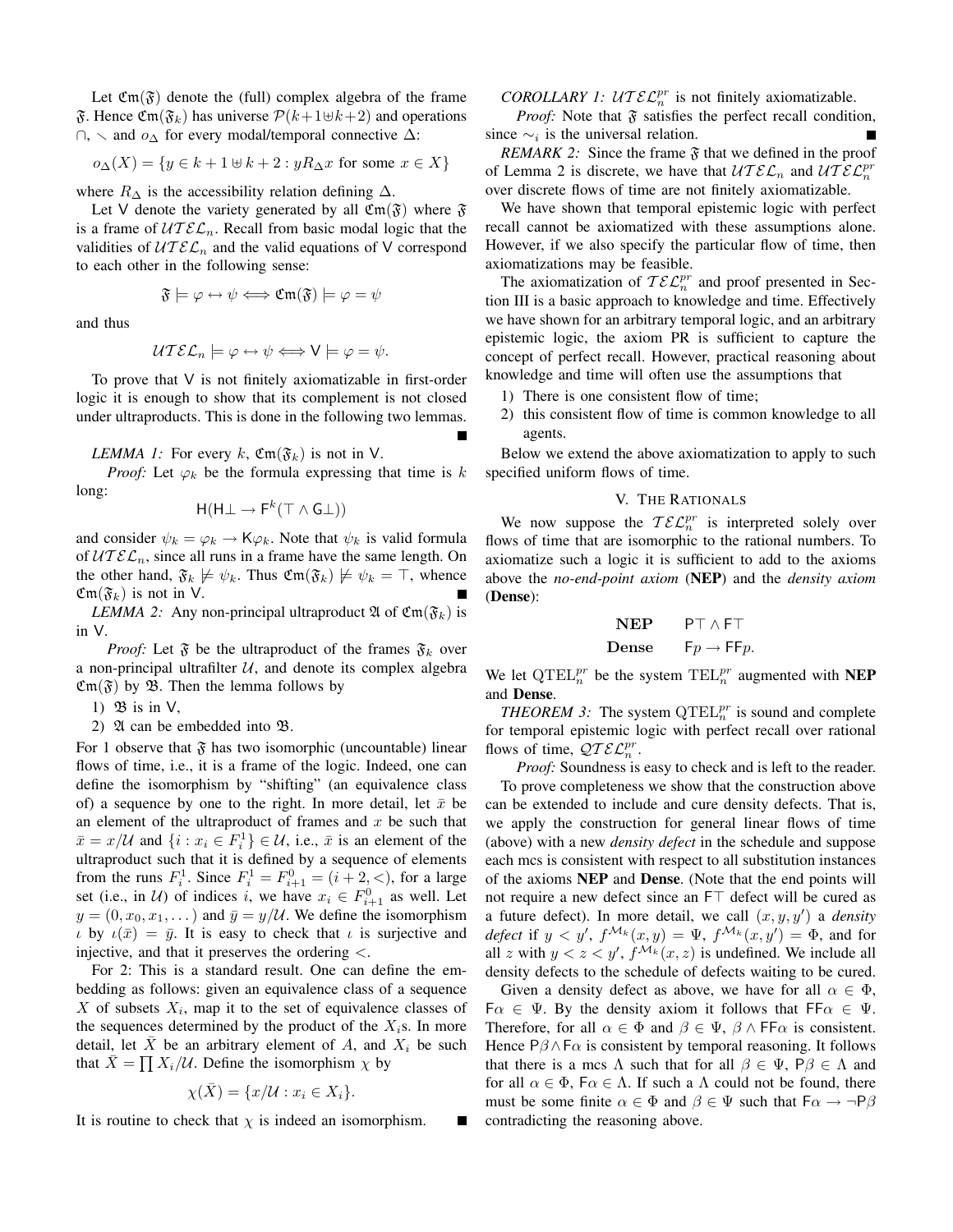Thus we can define  $\mathcal{M}_{k+1} = \mathcal{M}_k \cup \{(x, z)\}\$ and let  $f^{\mathcal{M}_{k+1}}(x, z) = \Lambda$  and  $\sim_i^{\mathcal{M}_{k+1}} = \sim_i^{\mathcal{M}_k} \cup \{((x, z), (x, z))\}$  for  $i \in n$ , curing the defect.

#### VI. THE INTEGERS

Previously temporal epistemic logic with perfect recall, next and until, but without past operators has been axiomatized over integer flows of time [9], [10]. Also, temporal epistemic logic with perfect recall, next, until and since has been axiomatized over flows of time isomorphic to the natural numbers [11]. For completeness we examine the temporal epistemic logic with perfect recall using only the tense operators (so that *next* and *previous* operators are not available). Note that the axiomatizations in [9], [10] make use of the operators *until* and *next* which are known to be expressively complete for the natural numbers, whereas F and P are not expressively complete). Furthermore, the axiomatization relies on the relationship between the *next*, *until* and *knowledge* operators to capture the perfect recall property. For these reasons the axiomatization of  $\overline{Z}\text{TEL}_n^{pr}$  does not follow trivially from the works mentioned above.

An axiomatization for temporal epistemic logic over the integers can be defined by adding the axioms NEP (see above), and:

**ZF** 
$$
(G(Gp \rightarrow p)) \rightarrow (FGp \rightarrow Gp)
$$
 *discrete future*  
\n**ZP**  $(H(Hp \rightarrow p)) \rightarrow PHp \rightarrow Hp)$  *discrete past*

These axioms are known to be sufficient to axiomatize the tense operators, F and P, over the integers (see for example [1]). We define  $ZTEL_n^{pr}$  to be the axiom system  $TEL_n^{pr}$ augmented with the axioms NEP, ZF and ZP.

*LEMMA 3:* The system  $ZTEL_n^{pr}$  is sound for temporal epistemic logics with perfect recall over integer flows of time.

*Proof:* (Sketch) The soundness of **NEP**, **ZF** and **ZP** is well known (e.g. [1]). The soundness of the other axioms follows from their soundness for general linear flows of time.

We conjecture that the system is also complete, but the proof has thus far been elusive. The approach taken has been to to show that every formula that is consistent with  $\mathrm{ZTEL}_n^{pr}$ has an integer model. We know that every formula consistent with  $\text{ZTEL}_n^{pr}$  is consistent with  $\text{TEL}_n^{pr}$  (the logic of general linear flows), so we are able to apply Theorem 1 to build a model that satisfies both the consistent formula, as well as every substitution instance of the axioms NEP, ZF and ZP. Having built this model, we attempt to transform it into an integer model without introducing any new defects, using the techniques of [13]. While the strategy is promising, there remain some anomalous cases which are difficult to address.

*CONJECTURE 1:* The system  $ZTEL_n^{pr}$  is complete for temporal epistemic logics with perfect recall over integer flows of time.

#### VII. THE REALS

We now present an axiomatization for logics of knowledge with perfect recall over real flows of time. For notational convenience, we only present the single agent case, but the multi-agent case may be treated similarly.

As with the previous results, we simply augment the axiom systems for general flows of time with sufficient axioms to ensure that all the legitimate flows of time will be isomorphic to the real line. We show that, as with linear temporal logic, it is sufficient to augment the axioms for rational flows of time (i.e. density axioms and no end-points) with an axiom for Dedekind completeness. In terms of topology of the line, these axioms ensure that every convergent sequence of points converges to some accumulation point.

The Dedekind axiom is:

of time.

**D** 
$$
\mathsf{FH} p \to (\mathsf{G} p \lor \mathsf{F} (\mathsf{H} p \land \neg p) \lor \mathsf{F} (\mathsf{H} p \land p \land \mathsf{G} \mathsf{P} \neg p)) \tag{1}
$$

and we let  $\operatorname{RTEL}_n^{pr}$  be the axiom system  $\operatorname{QTEL}_n^{pr}$  augmented with the axiom **D**. (Note that as we are extending  $\mathrm{QTEL}_{n}^{pr}$ , density and no end-points are already given).

Note that the inverted version of D, below, can be inferred using D and the other temporal axioms presented.

PG<sub>p</sub> 
$$
\rightarrow
$$
 (H<sub>p</sub>  $\vee$  P(G<sub>p</sub>  $\wedge \neg p$ )  $\vee$  P(G<sub>p</sub>  $\wedge$   $p$   $\wedge$  HF $\neg$ <sub>p</sub>). (2)

 $LEMMA$  4: The system  $\mathrm{RTEL}_n^{pr}$  is sound for temporal epistemic logics with perfect recall over real flows of time.

The proof is relatively straightforward and is left to the reader.  $CONJECTURE 2$ : The system  $\mathrm{RTEL}_n^{pr}$  is complete for temporal epistemic logics with perfect recall over real flows

As with the integer case, we attempt to show every formula that is consistent with  $\text{RTEL}_n^{pr}$  has a model over real-flows of time via a rational-flowed model for that formula. Given a rational-flowed model of the consistent formula we attempt to convert that model into a real-flowed model without introducing any additional defects. It was hoped that we could extend the knowledge relations and the valuation of atomic propositions to include the irrational points, as can be done in the purely temporal case (see for example [7]). However, in the presence of epistemic operators with perfect recall this is not straightforward, and it appears that this technique needs to be further extended.

#### VIII. CONCLUSION

Here we have presented a number of axiomatizations and related results for temporal epistemic logics with perfect recall and varying flows of time. We have shown the axiomatizations for  $\mathcal{TEL}_n^{pr}$  (where flows of time are arbitrary) and  $\mathcal{QTEL}_n^{pr}$ (where the flows of time are isomorphic to the rational numbers) are sound and complete. We have also shown that the logic  $\mathcal{U} \mathcal{I} \mathcal{E} \mathcal{L}_1$  (where the flow of time is arbitrary, but known to all agents) no finite axiomatization can be given. In the remaining cases,  $\mathcal{Z} \mathcal{I} \mathcal{E} \mathcal{L}_n^{pr}$  (the integers) and  $\mathcal{R} \mathcal{I} \mathcal{E} \mathcal{L}_n^{pr}$ (the reals) work is ongoing. We propose sound axiomatizations here, and are working towards completeness proofs.